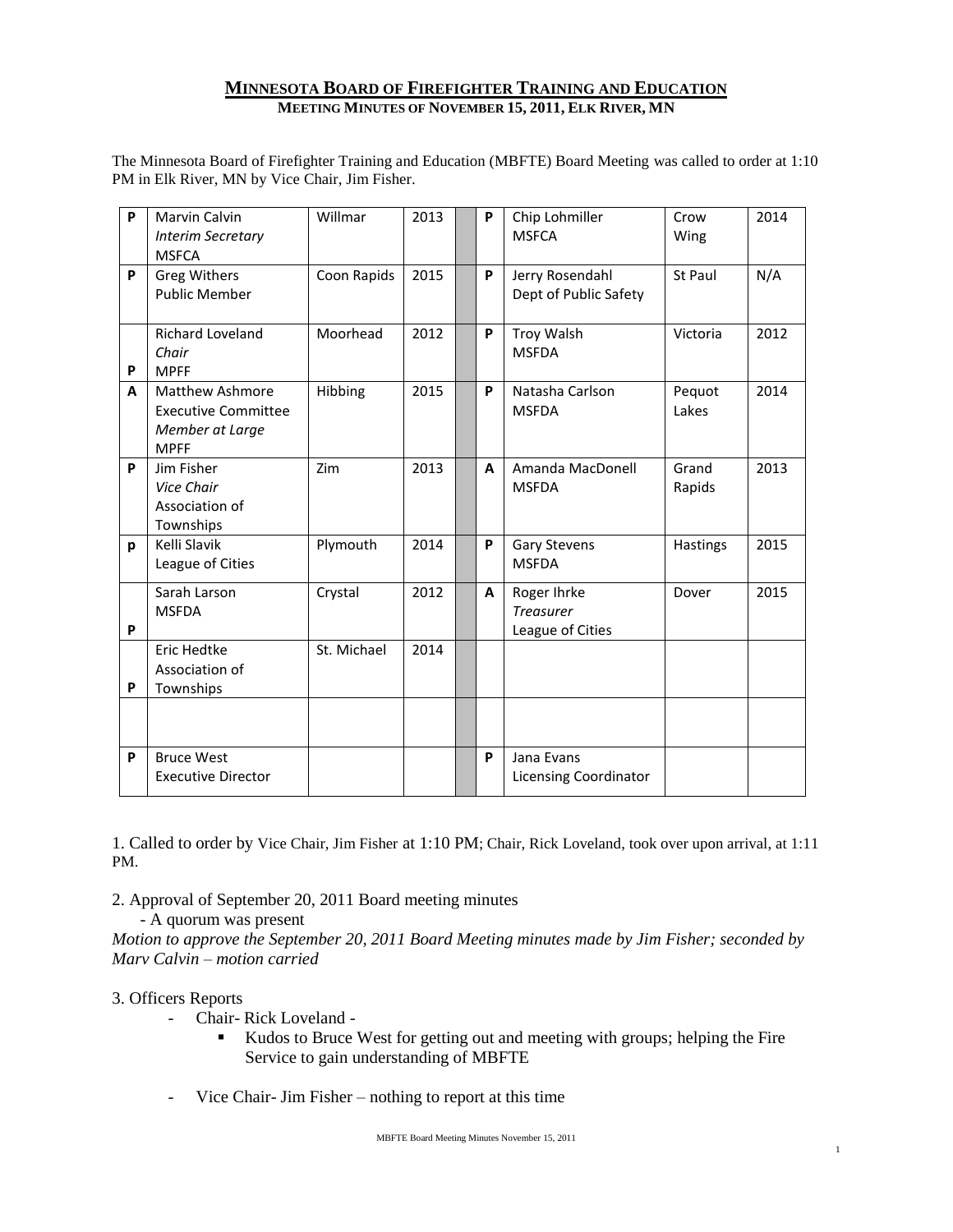- Treasurer- Roger Ihrke absent; Executive Director Bruce West presented
	- $\blacksquare$  FY2012 Financials
		- Budget the manager's financial report
			- o licensing report, the licensing coordinator's salary was shown budgeted under FT, it should have actually been under PT; it has been corrected by DPS Fiscal, Larry Freund
		- Still issues with SWIFT licensing revenue was \$340K still not showing  $\bullet$ 
			- o Will hope to have revenue amounts showing in the future
- Interim Secretary- Marv Calvin nothing to report at this time

4. Correspondence – MBFTE received a letter from the MN State Fire Chiefs Association (MSFCA) recommending classes that MBFTE should consider for grant reimbursement

### 5. Reports -

Executive Director, Bruce West

- Round 4 reimbursement forms are coming in
	- encouraging department's to use this money now, rather than waiting
	- **DPS** Fiscal has streamlined the process and Bruce provides some of the required information, which means that individual PO's do not have to be issued for each department
- News release issued 11/9/11 by Office of Communications Doug Neville
	- It provided information about the Reimbursement Grants to the 790 Fire Department's in Minnesota for Round 4
	- **EXECUTE:** Legislators can see the money is out there working for the local fire departments
	- Rick Loveland stated that the ABC affiliate in Moorhead talked to him about it
- Conference grant good response 14 applications totaling over \$96k requested so far
	- Have sent some on to Rick Loveland and Matt Ashmore for discussion
		- All appear to meet the criteria of the grant
		- Collaboration happening amongst regions; lots of differing uses
		- Have been promoting the grant at regional meetings
- Minnesota State Fire Chiefs Association (MSFCA) Conference
	- Jana & Bruce West attended:
	- Successful conference
	- **Many questions about reimbursements and licensing**
	- **Planning on attending the Fire Instructors and Training Officers of Minnesota** (FITOAM) conference as vendors, January 27 to January 29, 2012

#### Executive Committee, Rick Loveland

- Committee met on October 12, 2011
	- **i** items discussed are new business on this agenda

Legislative Committee, Rick Loveland – hasn't really been discussed;

topic for January 2012 Board Meeting

Licensure Committee, Eric Hedtke

- Committee met October 12, 2011
	- Rule making issue is needed for Licensing
		- We had a situation with Non-Sufficient Fund Checks it's now resolved
		- We would not be able to do anything as we have no power to revoke licenses at this time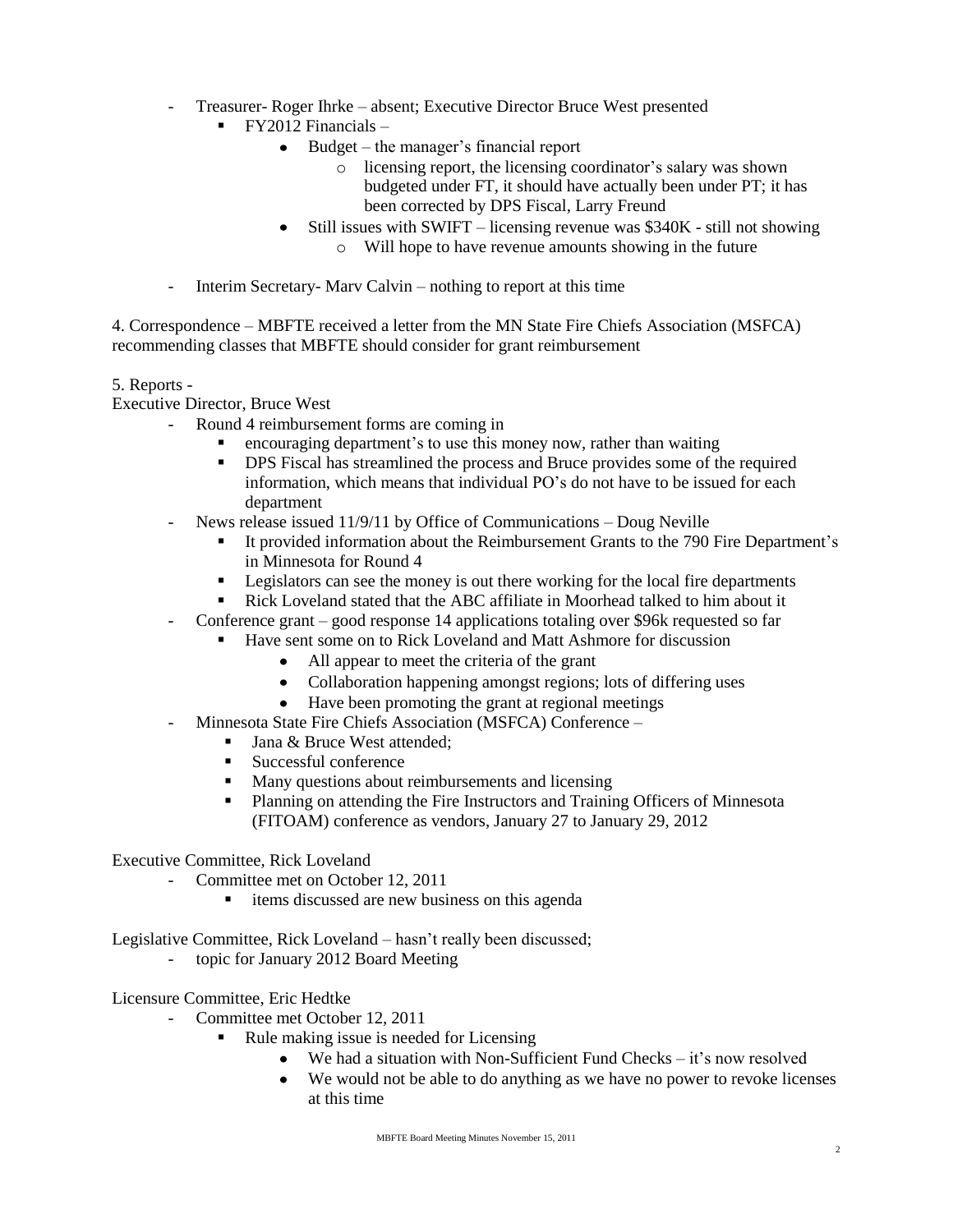- Report of Licensing Coordinator Jana Evans
	- Complaint Review Committee met October 26, 2011 at Victoria Fire Dept.
		- Reviewed two convicted felon applications
		- Committee agreed that both have redeemed themselves to the community
		- Both were approved
	- We have licensed 1921 Full-time Firefighters and a total of 4573 overall to date
	- Applications still coming in and still have about 30 to be completed that were missing information that were received during grandfathering-in period

Training Committee, Matt Ashmore – absent

- Marv Calvin/Bruce West Committee met October 18, 2011
	- **Bruce West HSEM grant for Mass/gross decon** 
		- Developed Request For Proposal (RFP over \$50k) has been sent to DPS Fiscal and Administration, Paul Mathe, for review
		- Need to see if any state employee on layoff that is eligible to come back
		- If no employee eligible, the RFP will be listed on the State Registry
		- Hope to have the RFP completed for the January 2012 Board Meeting for approval of the selected vendor
		- Discussion took place about the length of the contract and who would be  $\bullet$ parties of the contract and what would be offered to the departments and how it would be presented
- 7. Unfinished Business
	- Annual Planning Session Facilitator discussion, and selection of January 2012 dates for Strategic Planning Session – nothing back about availability of facilitator
		- $\blacksquare$  Planned for 01/09/12 01/10/12
- 8. New Business
- Formal Action New vendor booth for MBFTE; transfer \$4,000 from FY11 Carry-over to Equipment Account (Acct. Code 41400)
	- Recommendation from Executive Committee

# *Resolution 2011 – 11.1*

*Resolution made to transfer \$4,000 from FY11 Carry-over funds to Equipment (Code 41400) to purchase a new Vendor Booth for MBFTE*

| Motion made by Jim Fisher; seconded by Kelli Slavik |  |  |  |  |  |  |  |  |
|-----------------------------------------------------|--|--|--|--|--|--|--|--|
|-----------------------------------------------------|--|--|--|--|--|--|--|--|

| Member       | Aye | Nay | Abstain | Absent |
|--------------|-----|-----|---------|--------|
| Ashmore      |     |     |         | X      |
| Calvin       | X   |     |         |        |
| Carlson      | X   |     |         |        |
| Fisher       | X   |     |         |        |
| Hedtke       | X   |     |         |        |
| <b>Ihrke</b> |     |     |         | X      |
| Larson       | X   |     |         |        |
| Lohmiller    | X   |     |         |        |
| Loveland     | X   |     |         |        |
| MacDonell    |     |     |         | X      |
| Rosendahl    | X   |     |         |        |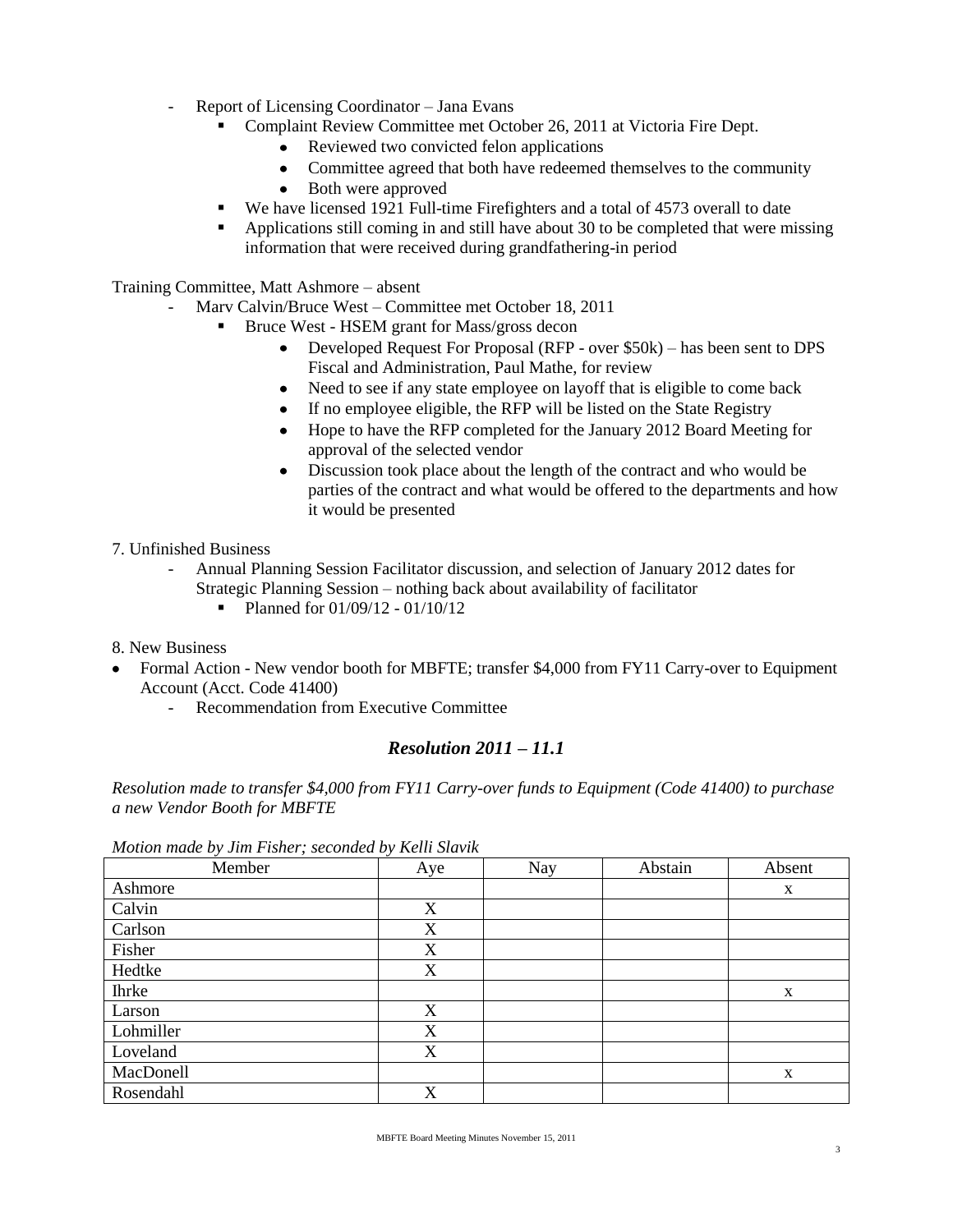| Slavik         | $\mathbf{v}$<br>$\overline{ }$ |  |  |
|----------------|--------------------------------|--|--|
| <b>Stevens</b> | $\mathbf{v}$<br>$\overline{ }$ |  |  |
| Walsh          | $\mathbf{v}$<br>$\Lambda$      |  |  |
| Withers        | $\mathbf{v}$<br>$\Lambda$      |  |  |

*Voting was 12 aye votes, 0 nay votes and 3 absent - Resolution approved*

- Formal Action Employee Development account class code in budget; transfer \$4,000 from FY11  $\bullet$ Carry-over to a new account, Employee Development (Acct. Code 41180)
	- Licensing coordinator has money for Continuing Education; Executive Director suggested that the Board and/or Executive Director should have the same
	- Recommendation from the Executive Committee

# *Resolution 2011 – 11.2*

*Resolution made to use FY11 carry-over funds to establish an Employee Development code (Code 41180) and transfer \$4,000 to that account code*

*Motion made by Jim Fisher; seconded by Sarah Larson*

- Discussion ensued. The money could be used by the Executive Director and Board Members for training. The money is part of the FY11 carry-over money and needs to be designated by the board. It was decided that authority on approval of use would lie with the Executive Director as long as it is a reasonable amount. Executive Director will answer to the Board.

| Member       | Aye                       | <b>Nay</b> | Abstain | Absent      |
|--------------|---------------------------|------------|---------|-------------|
| Ashmore      |                           |            |         | X           |
| Calvin       | X                         |            |         |             |
| Carlson      | $\boldsymbol{\mathrm{X}}$ |            |         |             |
| Fisher       | $\boldsymbol{\mathrm{X}}$ |            |         |             |
| Hedtke       | X                         |            |         |             |
| <b>Ihrke</b> |                           |            |         | X           |
| Larson       | X                         |            |         |             |
| Lohmiller    | X                         |            |         |             |
| Loveland     | X                         |            |         |             |
| MacDonell    |                           |            |         | $\mathbf X$ |
| Rosendahl    | X                         |            |         |             |
| Slavik       | X                         |            |         |             |
| Stevens      | $\boldsymbol{\mathrm{X}}$ |            |         |             |
| Walsh        | X                         |            |         |             |
| Withers      | X                         |            |         |             |

*Voting was 12 aye votes, 0 nay votes and 3 absent - Resolution approved*

- Formal action Live Burn RFP/Informal Solicitation Award recommendation (see attachment 1)
	- Recommendation made by training committee

 $\bullet$ 

- Training committee scored the proposals and reviewed
	- $\blacksquare$  Hennepin Technical was the lowest bid with the highest points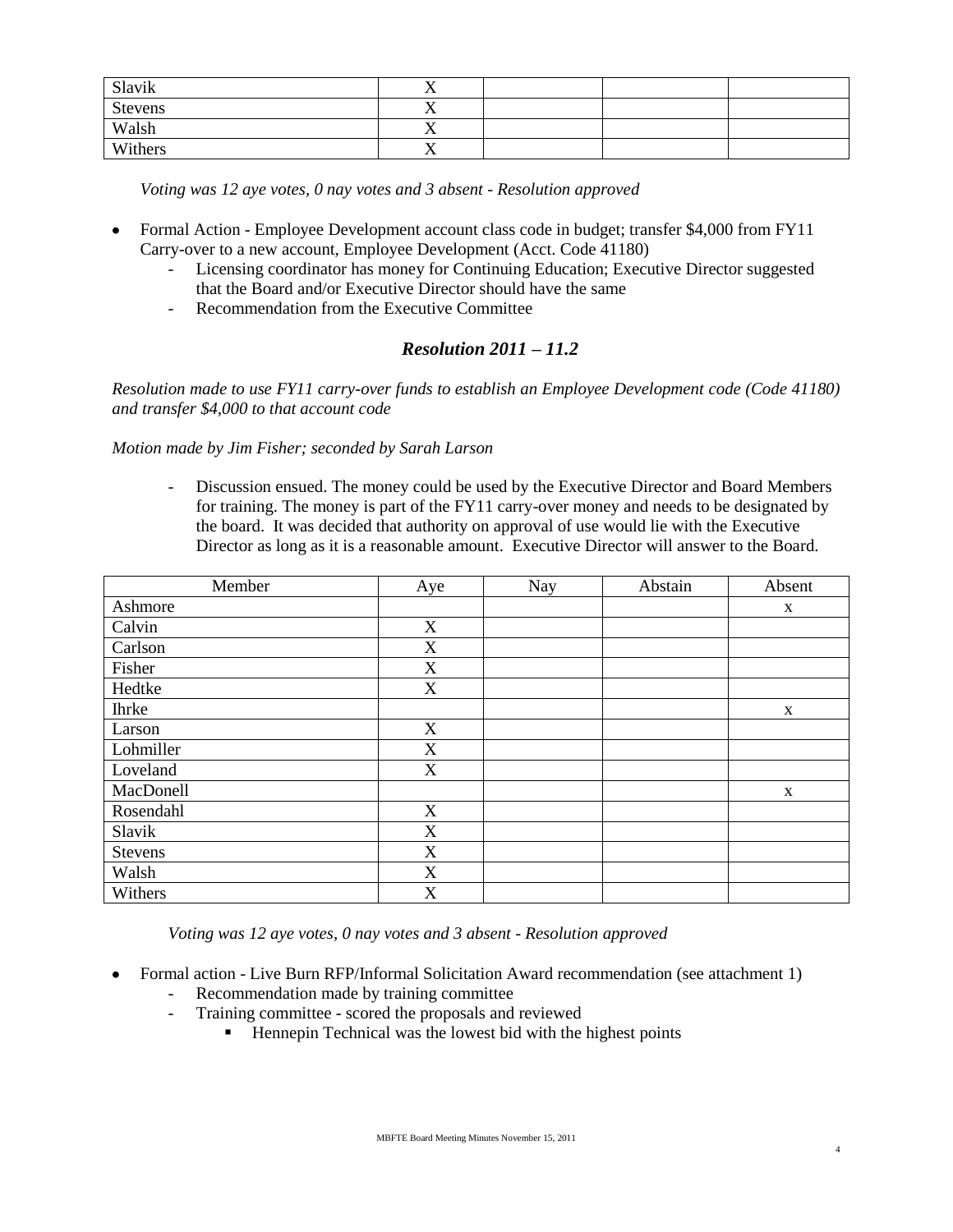## *Resolution 2011 – 11.3*

*Resolution made accept the recommendation of the Training Committee and award the Live Burn RFP/Informal Solicitation to Hennepin Technical College - <\$50,000*

*Motion made by Jim Fisher; Seconded by Eric Hedtke.* 

Discussion ensued. Scores were: Hennepin Technical College - 96.25 points with a cost of \$37,083.62; FIRE Inc. – 85.59 points with a cost of \$37,500.00; and Century College – 83.85 points with a cost of \$47,150.00. Executive Director spoke with Hennepin Technical College and was able to negotiate 2 additional classes and more students admitted to the training. MBFTE Board Members can be present at the pilot course prior to instruction starting for the regional live burn instructor attendees. Amendments were made to the resolution.

*Resolution Amended by Eric Hedtke to: Accept the recommendation of the Training Committee to award the Live Burn RFP to Hennepin Technical College after revisions of paragraphs 4 and 11 and the introductory paragraph and review of contract by our Attorney, Bernie Johnson; and delegate to Executive Committee to complete, per the terms discussed here and approval of Bernie Johnson; Seconded by Jerry Rosendahl.*

| Member         | Aye                       | <b>Nay</b> | Abstain | Absent      |
|----------------|---------------------------|------------|---------|-------------|
| Ashmore        |                           |            |         | $\mathbf X$ |
| Calvin         |                           | X          |         |             |
| Carlson        | X                         |            |         |             |
| Fisher         | $\boldsymbol{\mathrm{X}}$ |            |         |             |
| Hedtke         | X                         |            |         |             |
| <b>Ihrke</b>   |                           |            |         | X           |
| Larson         | X                         |            |         |             |
| Lohmiller      |                           | X          |         |             |
| Loveland       | X                         |            |         |             |
| MacDonell      |                           |            |         | $\mathbf X$ |
| Rosendahl      | X                         |            |         |             |
| Slavik         | X                         |            |         |             |
| <b>Stevens</b> | $\mathbf X$               |            |         |             |
| Walsh          | X                         |            |         |             |
| Withers        | X                         |            |         |             |

*Voting was 8 aye votes, 2 nay votes and 3 absent – resolution approved*

- Reimbursement of EMS Classes in Round  $5$  Health Care Provider (Adult, Child, and Infant CPR  $\&$ AED) Initial training and refreshers – as recommended by Training Committee (see attachment 2) – letter attached – training committee reviewed the correspondence from the Minnesota State Fire Chiefs Association, EMS Committee
	- Training Committee believes that every member of the fire departments should know CPR
	- Training committee recommends that in Round 5 these be reimbursed
	- *Motion by Marv Calvin to allow the Health Care Provider Initial training and refreshers for Round 5 reimbursements; seconded by Kelli Slavik – motion. Motion carried- 3 absent.*